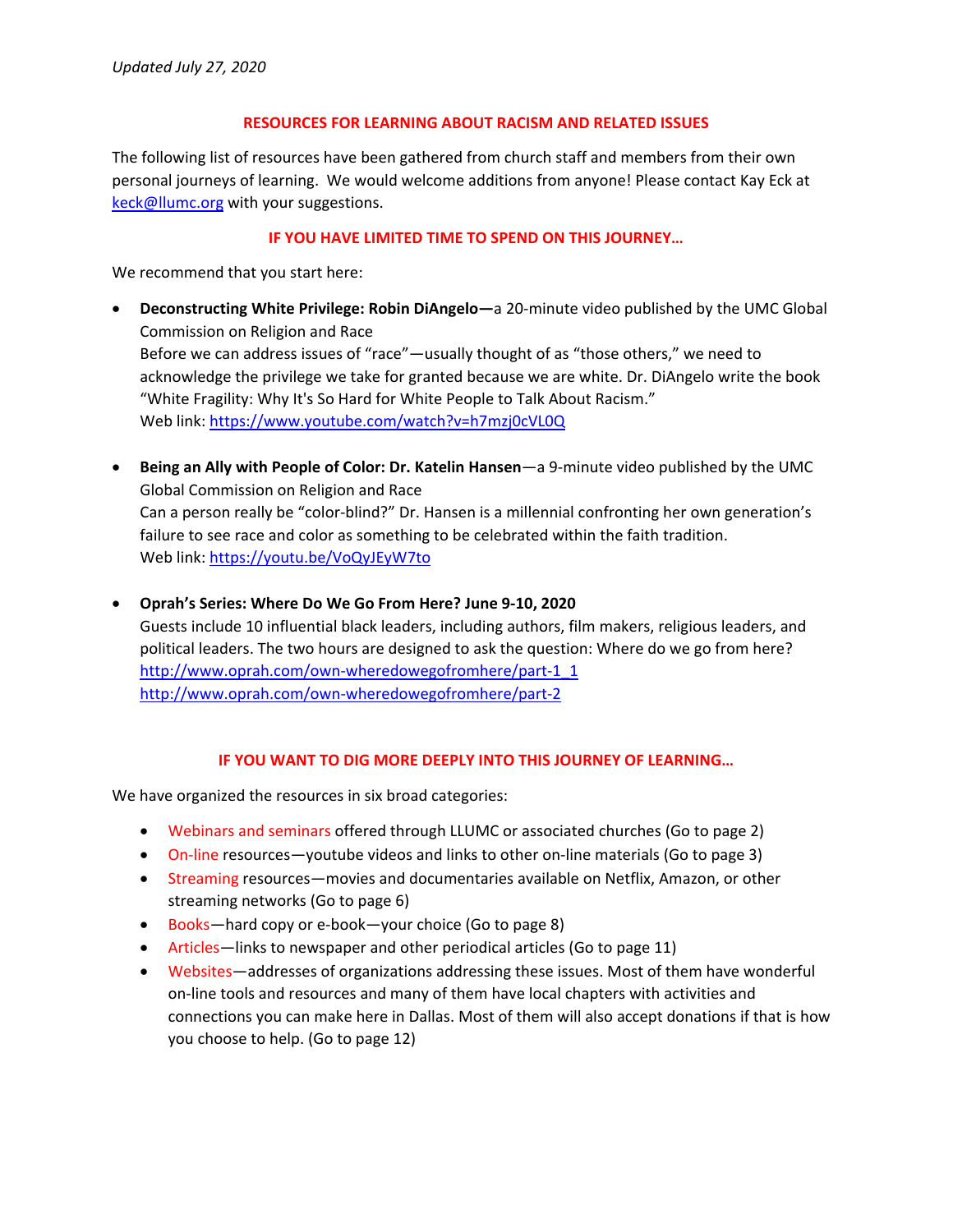## **WEBINARS AND SEMINARS**

 *"Be the Bridge 101: Foundational Principals Every White Bridge Builder Needs to Understand"* This class is designed for white people who want to learn more about how to be a racial bridge‐ builder in the church and in the world. It was previously presented at Arapaho UMC, and now it will be offered as a 2-hour Zoom class for four evenings in the month of August. If you are interested in signing up, please go to this link:

https://www.tfaforms.com/4839124?PVid=a1M3h000007nAZIEA2&tfa\_109=a1M3h000007nAZIEA2

## *PUSHOUT: The Criminalization of Black Girls in Schools*

Wednesdays at 7:00 p.m., July 8 through August 26 What's the problem? What can I do about it? Black girls in U.S. schools are experiencing more suffering from school administration and the justice system. This 8-week study will be a discussionthat‐leads‐to‐action group. The author exposes a world of confined potential and supports the growing movement against the policies, practices, and cultural illiteracy that push countless students out of school and into unhealthy, unstable and unsafe futures. UMW National Study sponsored by Bold Women of Lovers Lane. Cost \$10 for book (scholarship available). To sign up: Contact Pastor Jo Biggerstaff (Walnut Hill UMC), j.biggerstaff@sbcglobal.net.

 The Bold Women of LLUMC also have a big special event planned for Sept. 20th that is about racism. They are bringing in Colette Pinchon‐Battle, from New Orleans and her message is powerful! She is the Executive Director of the Gulf Coast Center for Law & Policy. Stay tuned for more information!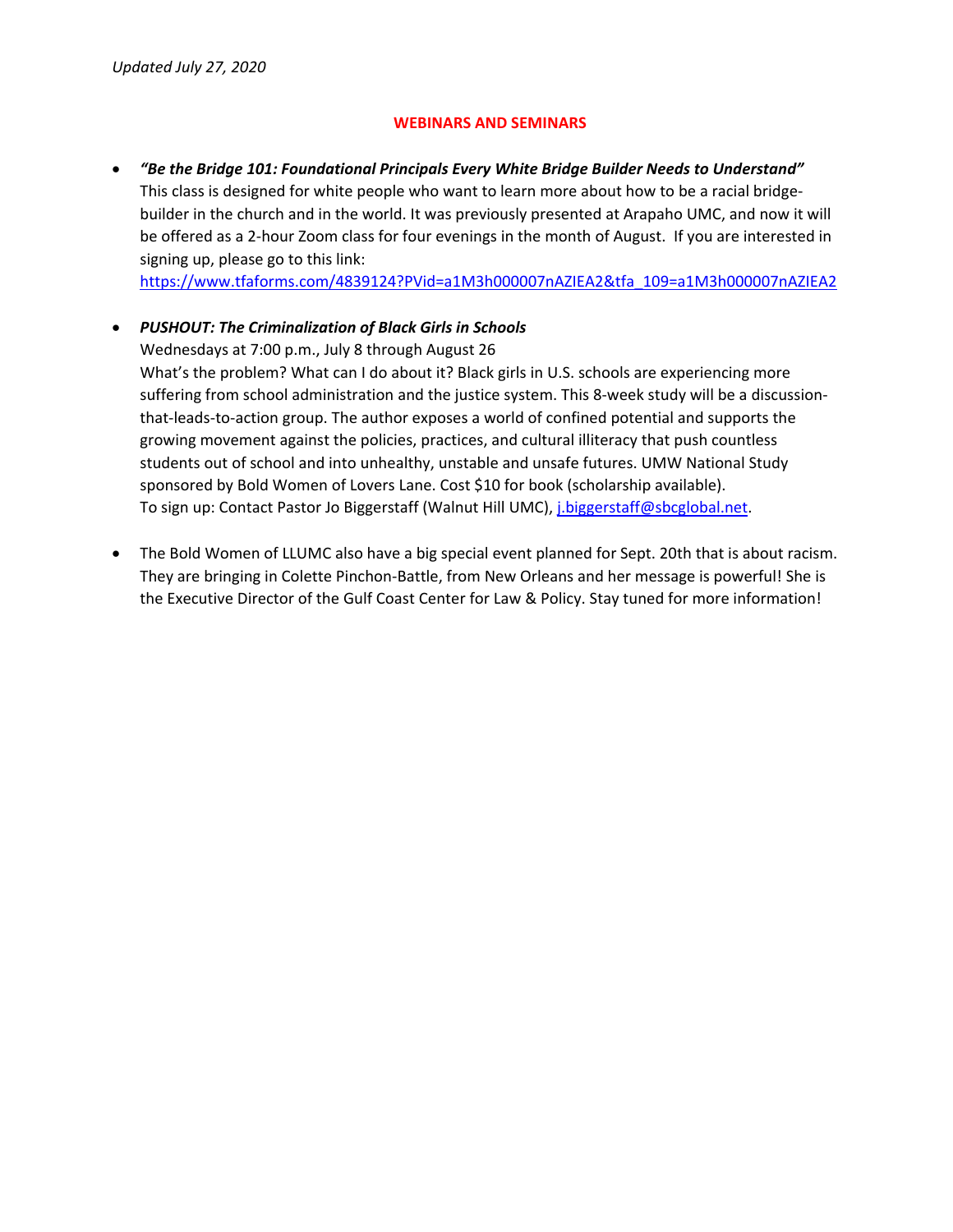### **ON‐LINE RESOURCES**

#### **Implicit Bias**

One of the things we struggle with are biases that we may not even know we have. Harvard University offers a test of implicit bias that you can take on your own. To take the test, go to: https://implicit.harvard.edu/implicit/takeatest.html

### **White Women's Toxic Tears**

In light of the uprisings of the past weeks, it is not enough to perform wokeness. We need true solidarity. True solidarity requires an understanding of the historical and cultural roots and current‐day patterns of white women's betrayals of people of color. It will also require repair. Jen Hatmaker, a white woman, produces a podcast called *For the Love.* This is a raw, honest, informative, solidarity‐building conversation with black author Lisa Sharon Harper.

To listen to the podcast, click the link below, and then scroll down to the "Special Edition Series" (1 hour) https://jenhatmaker.com/podcast/

## **Uncomfortable Conversations with a Black Man: Emmanuel Acho**

Emmanuel Acho was a professional football player and sports analyst who now creates a series of video podcasts to provide a safe place to have the uncomfortable conversations about race that many white people have never been able to have. He wants to provide a free space for curious white people to answer the questions they've always had but have been too nervous to ask—questions like, "How can I have white privilege if I'm not wealthy?", or "is racial profiling ok if black people tend to commit more crimes", or "if black people can say the 'N' word, why can't I?"

### https://uncomfortableconvos.com/

### **I'm Still Here: Black Dignity in a World Made for Whiteness**

Austin Channing Brown's anti‐racism work is critical to changing our world, and her ability to talk about what is good and true about love, about our faith, and about loving each other is transformative. She is a writer, a speaker, and a media producer providing inspired leadership on racial justice in America. In this podcast from the series "Unlocking Us," Brené Brown talks with Austin Channing Brown about her book *I'm Still Here: Black Dignity in a World Made for Whiteness*, and about her online television show, "The Next Question." (See also the book listed under "Book Resources")

# https://brenebrown.com/podcast/brene‐with‐austin‐channing‐brown‐on‐im‐still‐here‐black‐dignity‐in‐ a-world-made-for-whiteness/ (1 hour)

### **A Conversation on Race and Privilege with Angela Davis and Jane Elliott**

Angela Davis is a university professor author and long‐time political activist. When Jane Elliott was a classroom teacher, she devised the famous classroom experiment in which children experienced the racial divide based on the color of their eyes.

https://www.youtube.com/watch?v=S0jf8D5WHoo (September 2018, 1 ¾ hours, University of Houston)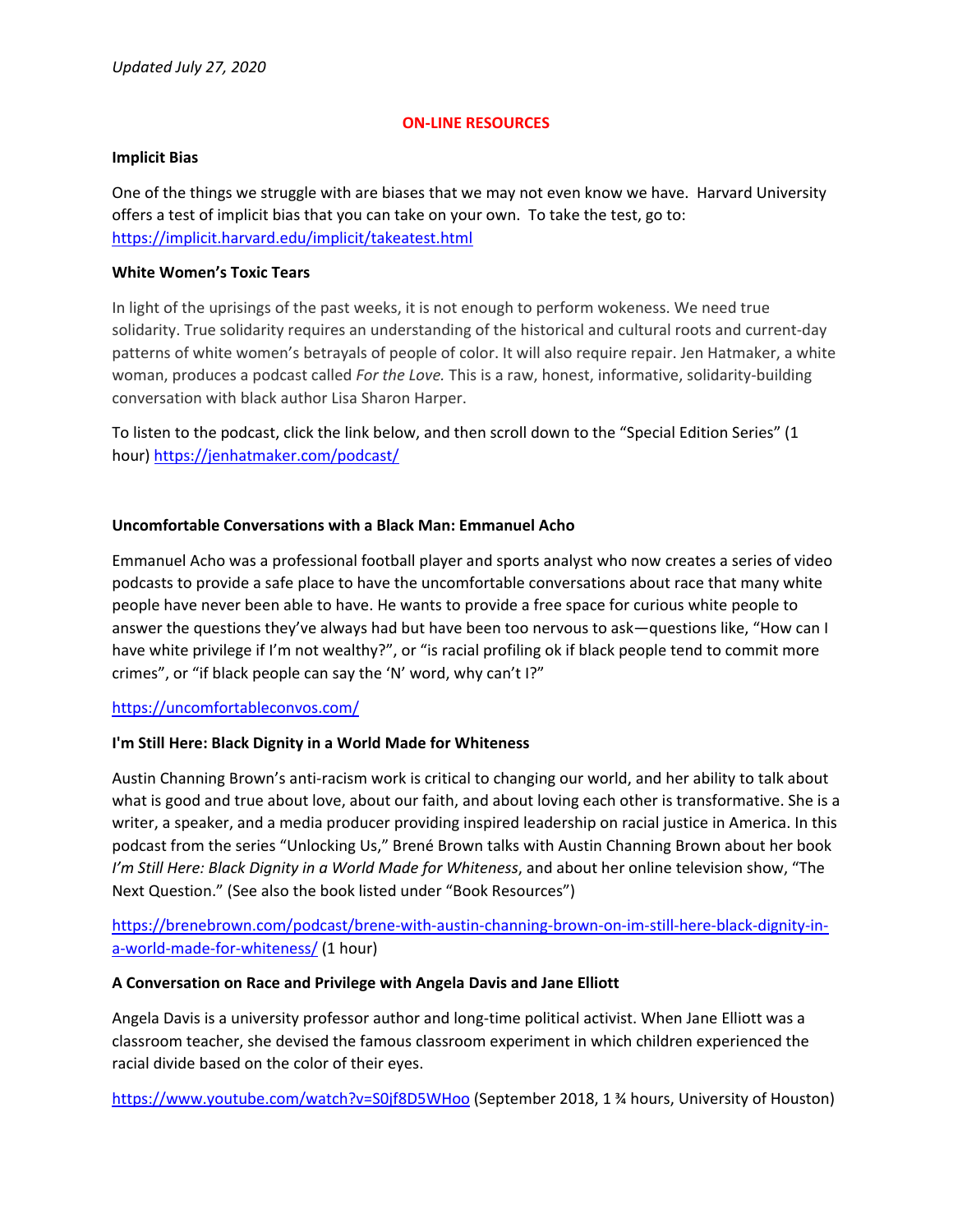### **How Structural Racism Works: Dr. Tricia Rose**

Most people deny that they are personally racist, and yet we all participate in economic, social, political and educational systems that are racist in their core structure.

https://www.youtube.com/watch?v=bC3TWx9IOUE (June 2017, 1 hour, Brown University)

## **A Conversation with Joel Osteen and John Gray**

Joel Osteen and John Gray recorded a nearly‐hour‐long discussion about race at Osteen's Lakewood Church in Houston. Gray, pastor of Relentless Church in Greenville, South Carolina, was formerly on staff at Lakewood Church. He was Lakewood's first‐ever Black pastor on staff. Osteen, who recently marched in a protest affirming Black lives, described racism as a "human issue," and not a "political issue."

## https://www.youtube.com/watch?v=tJdVZCaGfIE

## **Deconstructing White Privilege: Robin DiAngelo**

Before we can address issues of "race"—usually thought of as "those others," we need to acknowledge the privilege we take for granted because we are white. Dr. DiAngelo write the book "White Fragility: Why It's So Hard for White People to Talk About Racism."

Three links:

https://www.youtube.com/watch?v=h7mzj0cVL0Q (March 2018, 20 minutes, UMC-Global Commission on Religion and Race‐‐GCORR)

https://www.youtube.com/watch?v=neV\_GlvUGn4 (June 2020, 1 hour, Family Action Network)

https://www.youtube.com/watch?v=45ey4jgoxeU (July, 2018, 1 ½ hours, University of Washington)

## **I Once Was Color Blind, But Now I See: Dr. Katelin Hansen**

Dr. Katelin Hansen is a millennial confronting her own generation's failure to see race and color as something to be celebrated. She is a neuroscientist who now works for the UMC Global Commission on Religion and Race‐‐GCORR.

https://www.youtube.com/watch?v=kCTIjkatT‐I (1‐minute thought piece—Dr. Katelin Hansen)

### **Being an Ally with People of Color: Dr. Katelin Hansen**

Dr. Katelin Hansen is a millennial confronting her own generation's failure to see race and color as something to be celebrated. She is a neuroscientist who now works for the UMC Global Commission on Religion and Race‐‐GCORR. In this video she also talks about her experiences and what she learned in a multi-racial, multi-class UMC church in Columbus Ohio.

https://youtu.be/VoQyJEyW7to (February 2017, 9 minutes, UMC-Global Commission on Religion and Race‐‐GCORR)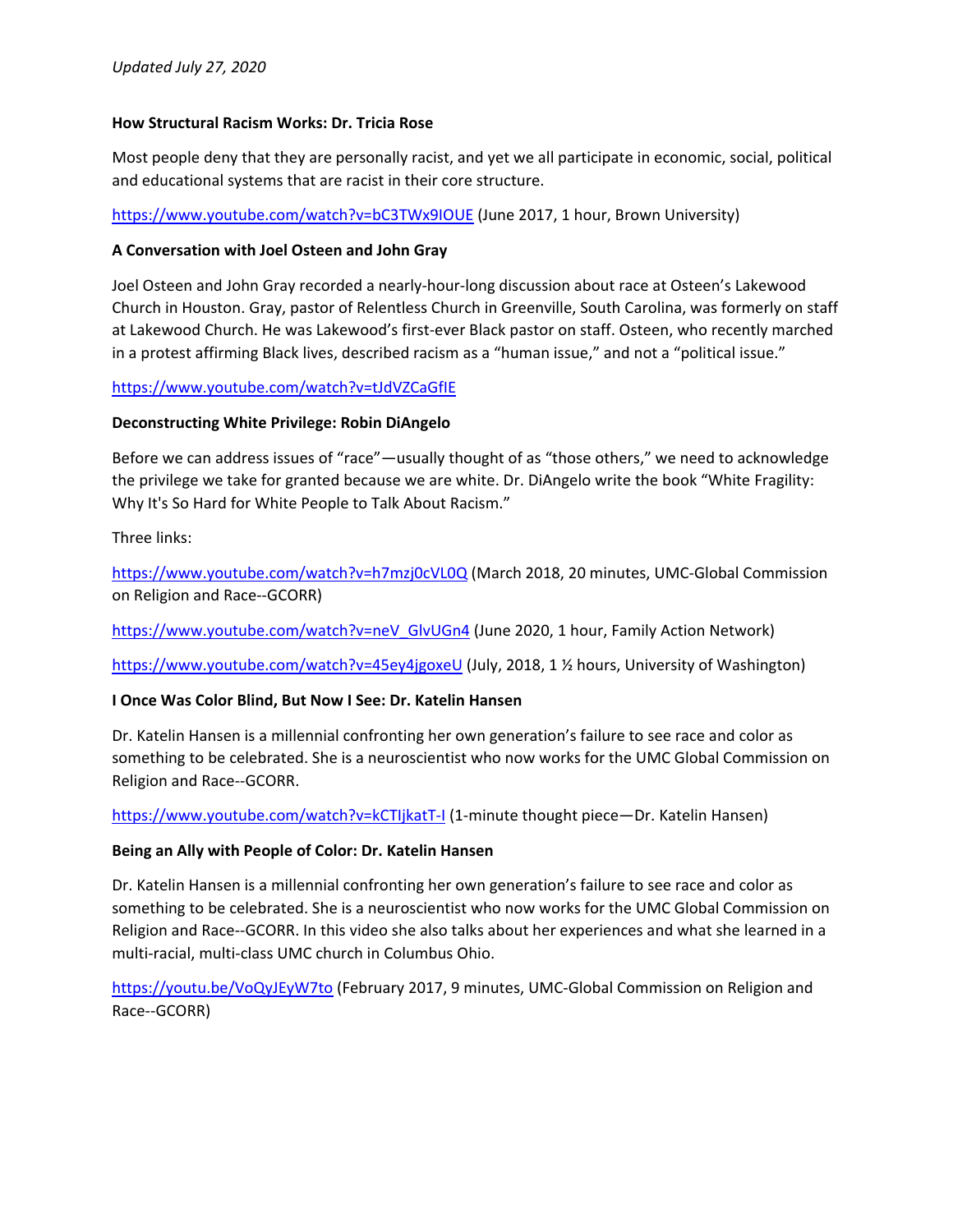### **Oprah's Series: Where Do We Go From Here? June 9‐10, 2020**

Guests include 10 influential black leaders, including authors, film makers, religious leaders, and political leaders. The two hours are designed to ask the question: Where do we go from here?

http://www.oprah.com/own-wheredowegofromhere/part-1\_1

http://www.oprah.com/own‐wheredowegofromhere/part‐2

**Race & The Church in 2020 ‐ A Discussion with United Methodist Bishops July 12, 2020**

https://www.youtube.com/watch?v=A8JOY‐gx1Cg

**The Uncomfortable Truth: Episode 1 - Talking About Race & Racism March 4, 2020** 

https://www.youtube.com/watch?v=T3HVnG\_4YWg&feature=youtu.be

### **An Open Letter to Highland Park July 8, 2020**

Written and read by students of color. Read the letter: https://bit.ly/dearhp\_openletter Resources: https://bit.ly/dearhp\_resources https://www.youtube.com/watch?v=D‐xRYwVCvgQ

**Coretta Scott King speaks at Harvard's Class Day in 1968**

https://www.youtube.com/watch?v=ejtgWh1DAyQ

**Lisa Sharon Harper: History, Racism and a Path Forward with Meredith Atwood on Same 24 Hours Podcast**

https://www.youtube.com/watch?v=ECcfo08QUrM

**George Floyd, Navigating Racial Injustice & Protesting in America | T.D. Jakes & Charles Jenkins**

https://www.youtube.com/watch?v=lLqWg8SSrqA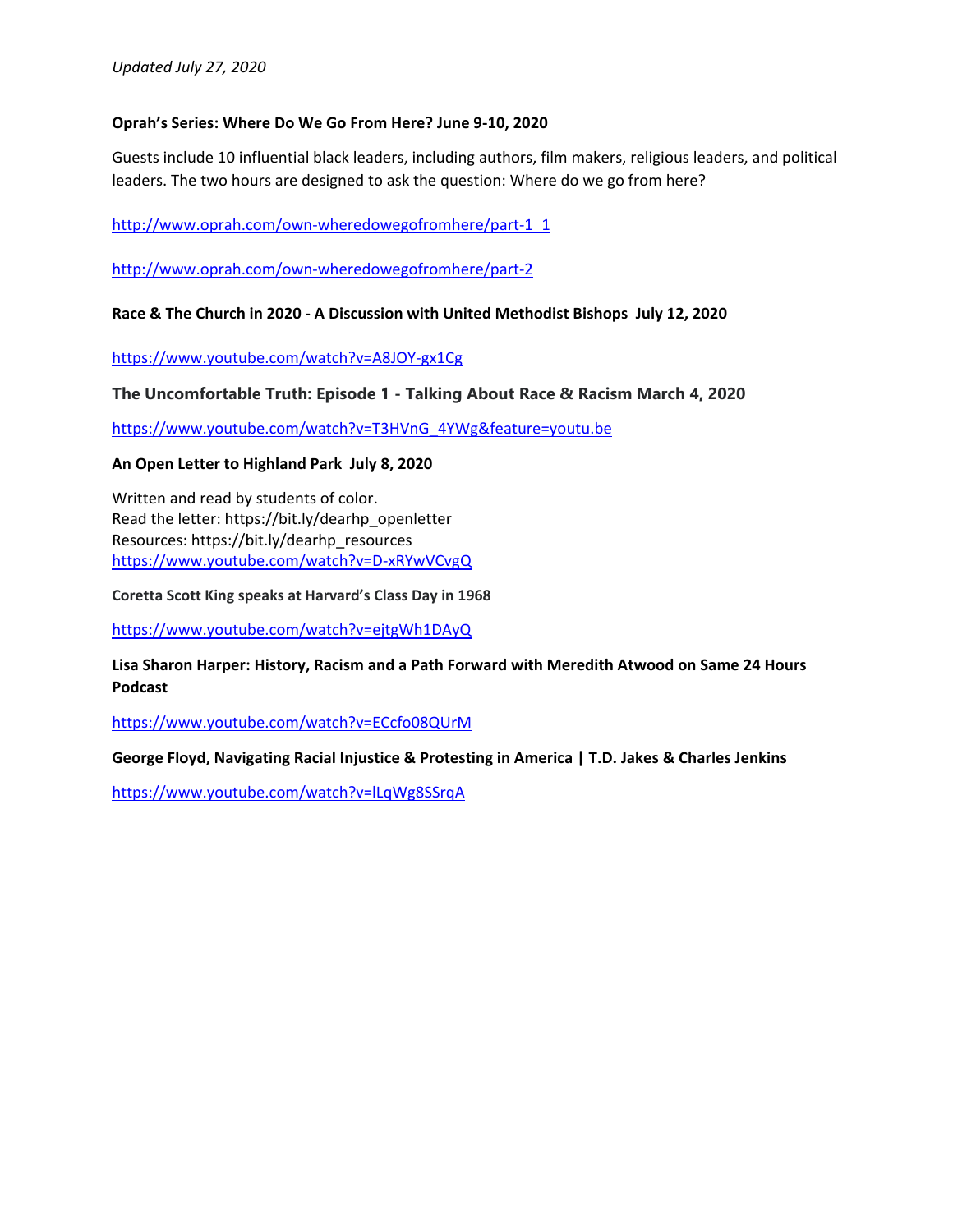## **STREAMING RESOURCES**

### **13th: a documentary by Ava DuVernay on Netflix and other streaming platforms**

Ava DuVernay's 13th is a documentary about how the Thirteenth Amendment led to mass incarceration in the United States. The film opens with an analysis of the constitutional amendment: "Neither slavery nor involuntary servitude, except as a punishment for crime whereof the party shall have been duly convicted, shall exist within the United States." 13th then spends over an hour and a half tracing the path from the clause between those two commas to the 2.2 million prisoners in the American justice system.

### **I Am Not Your Negro: a 2016 documentary film on Netflix**

This is based on James Baldwin's unfinished manuscript "Remember This House." Narrated by actor Samuel L. Jackson, the film explores the history of racism in the United States through Baldwin's reminiscences of civil rights leaders Medgar Evers, Malcolm X, and Martin Luther King Jr., as well as his personal observations of American history. It was nominated for Best Documentary Feature at the 89th Academy Awards and won the BAFTA Award for Best Documentary.

### **Slavery by Another Name: a 2012 prize‐winning documentary on PBS and other streaming platforms**

"Slavery by Another Name" challenges one of Americans' most cherished assumptions: the belief that slavery in this country ended with the Emancipation Proclamation. The film tells how even as chattel slavery came to an end in the South in 1865, thousands of African Americans were pulled back into forced labor with shocking force and brutality. It was a system in which men, often guilty of no crime at all, were arrested, compelled to work without pay, repeatedly bought and sold, and coerced to do the bidding of masters. Tolerated by both the North and South, forced labor lasted well into the 20th century.

**Burden** is a movie based on a true story in South Carolina. An orphan raised within the Ku Klux Klan is persuaded to leave by his girlfriend. When the Klan seeks him out for vengeance, a black congregation led by a benevolent reverend take him, his girlfriend and her son in. Stars Garret Hedlund, Forest Whitaker and Tom Wilkinson. Here is a link to watch the trailer:

### https://www.youtube.com/watch?v=6HDT6u2j2XM

| Other movies:                |                             |
|------------------------------|-----------------------------|
| <b>Just Mercy</b>            | <b>Red Tails</b>            |
| <b>Amazing Grace</b>         | <b>The Rosa Parks Story</b> |
| Selma                        | King in the Wilderness      |
| <b>Hidden Figures</b>        | <b>Malcolm X</b>            |
| The Help                     | Loving                      |
| 12 Years a Slave             | <b>The Butler</b>           |
| <b>Ghosts of Mississippi</b> | <b>Rosewood</b>             |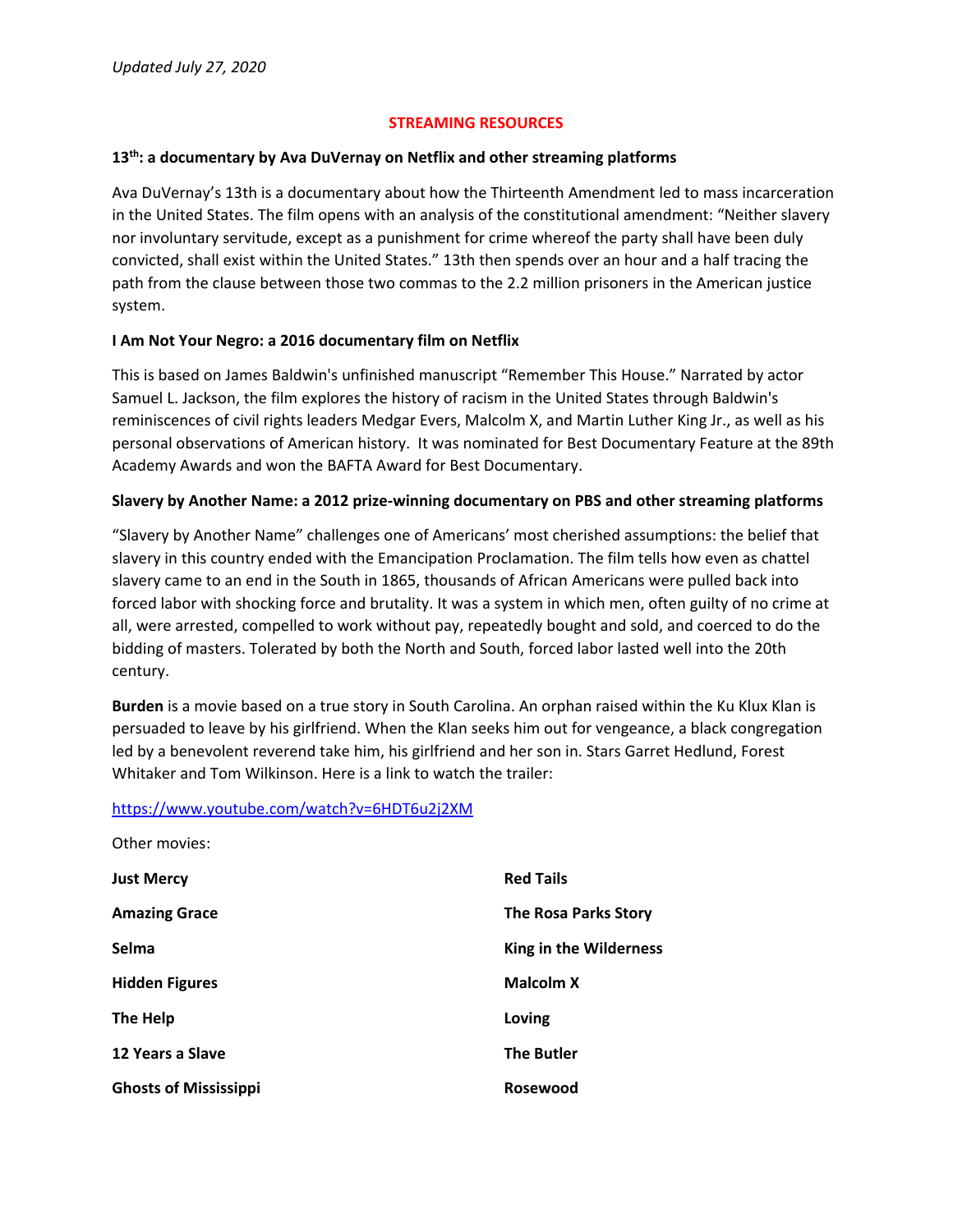*Updated July 27, 2020*

**Harriet Tubman**

**Glory Road**

**The Great Debaters**

**Miss Evers' Boys**

**Remember the Titans**

**American Violet**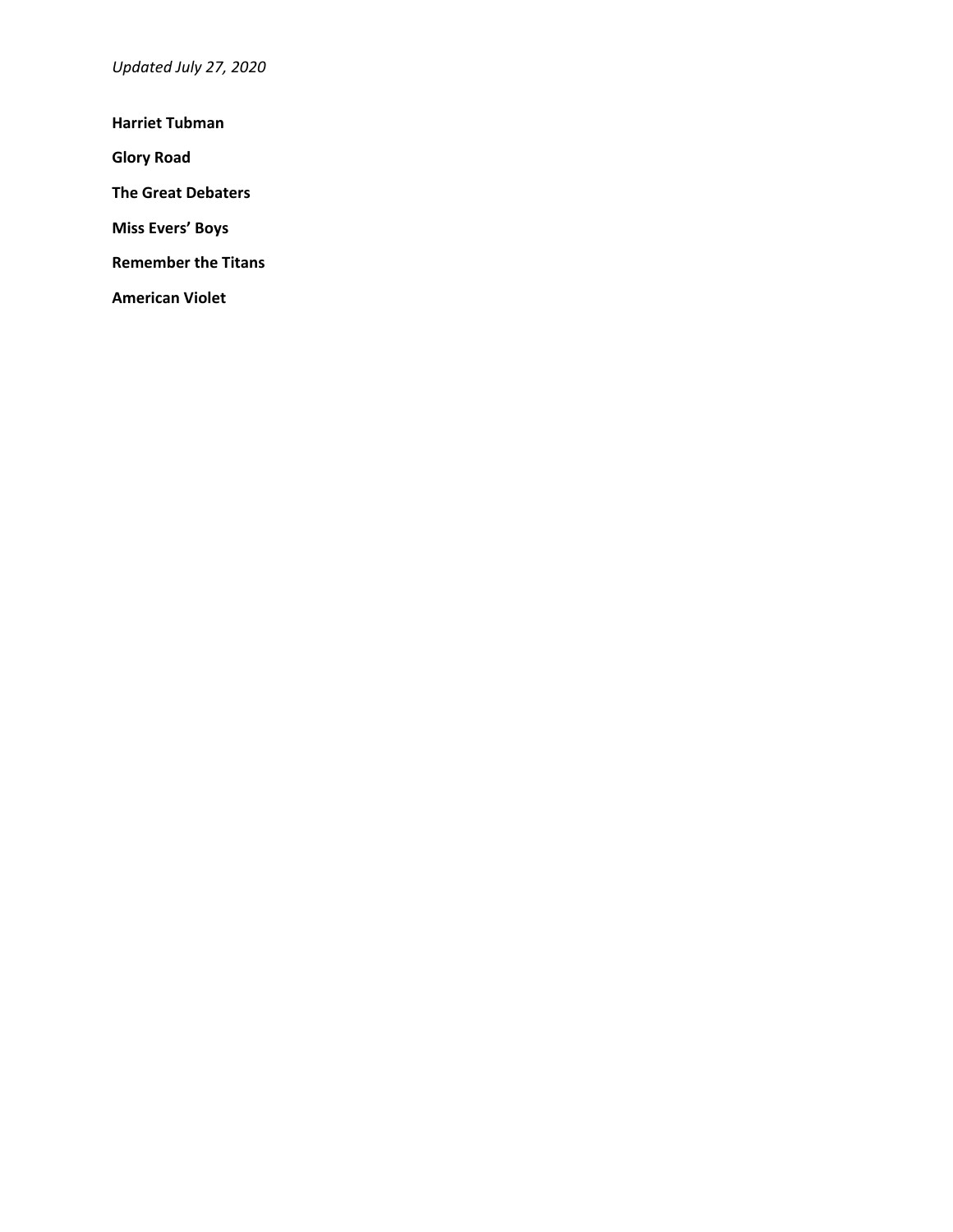### **BOOK RESOURCES**

### *White Fragility: Why It's So Hard for White People to Talk About Racism* **by Robin DiAngelo**

This book allows us to understand racism as a practice not restricted to "bad people." Referring to the defensive moves that white people make when challenged racially, white fragility is characterized by emotions such as anger, fear, and guilt, and by behaviors including argumentation and silence. These behaviors, in turn, function to reinstate white racial equilibrium and prevent any meaningful cross-racial dialogue. In this in‐depth exploration, DiAngelo examines how white fragility develops, how it protects racial inequality, and what we can do to engage more constructively.

# *The Color of Law: A Forgotten History of How Our Government Segregated America* **by Richard Rothstein**

*The Color of Law* offers a forceful argument that federal, state, and local governments gave rise to and reinforced neighborhood segregation. Exploding the myth of de facto segregation arising from private prejudice or the unintended consequences of economic forces, Rothstein describes how the American government systematically imposed residential segregation: with undisguised racial zoning; public housing that purposefully segregated previously mixed communities; subsidies for builders to create whites-only suburbs; tax exemptions for institutions that enforced segregation; and support for violent resistance to African Americans in white neighborhoods.

# *Under Our Skin: Getting Real about Race. Getting Free from the Fears and Frustrations that Divide Us.* **by Benjamin Watson**

Can it ever get better? This is the question Benjamin Watson is asking. In a country aflame with the fallout from the racial divide, is there hope for honest and healing conversation? For finally coming to understand each other on issues that are ultimately about so much more than black and white? An NFL tight end for the New Orleans Saints and a widely read and followed commentator on social media, Watson draws from his own life, his family legacy, and his role as a husband and father to sensitively and honestly examine both sides of the race debate and appeal to the power and possibility of faith as a step toward healing.

# Gather at the Table: The Healing Journey of a Daughter of Slavery and a Son of the Slave Trade by **Thomas Norman DeWolf and Sharon Leslie Morgan**

He is a white descendant of a family that profited from the slave trade and she is a Black woman who is descended from slaves.

## *Breathe: A Letter to My Son* **by Imani Perry**

The author is writing to her Black sons about growing up in America. She offers a lyrical meditation that connects a painful, proud history of African American struggle with a clarion call for present‐day action to protect, defend, and celebrate the promise of the next generation.

## *Between the World and Me* **by Ta‐Nehisi Coates**

In a series of essays, written as a letter to his son, the author confronts the notion of race in America and how it has shaped American history, many times at the cost of black bodies and lives.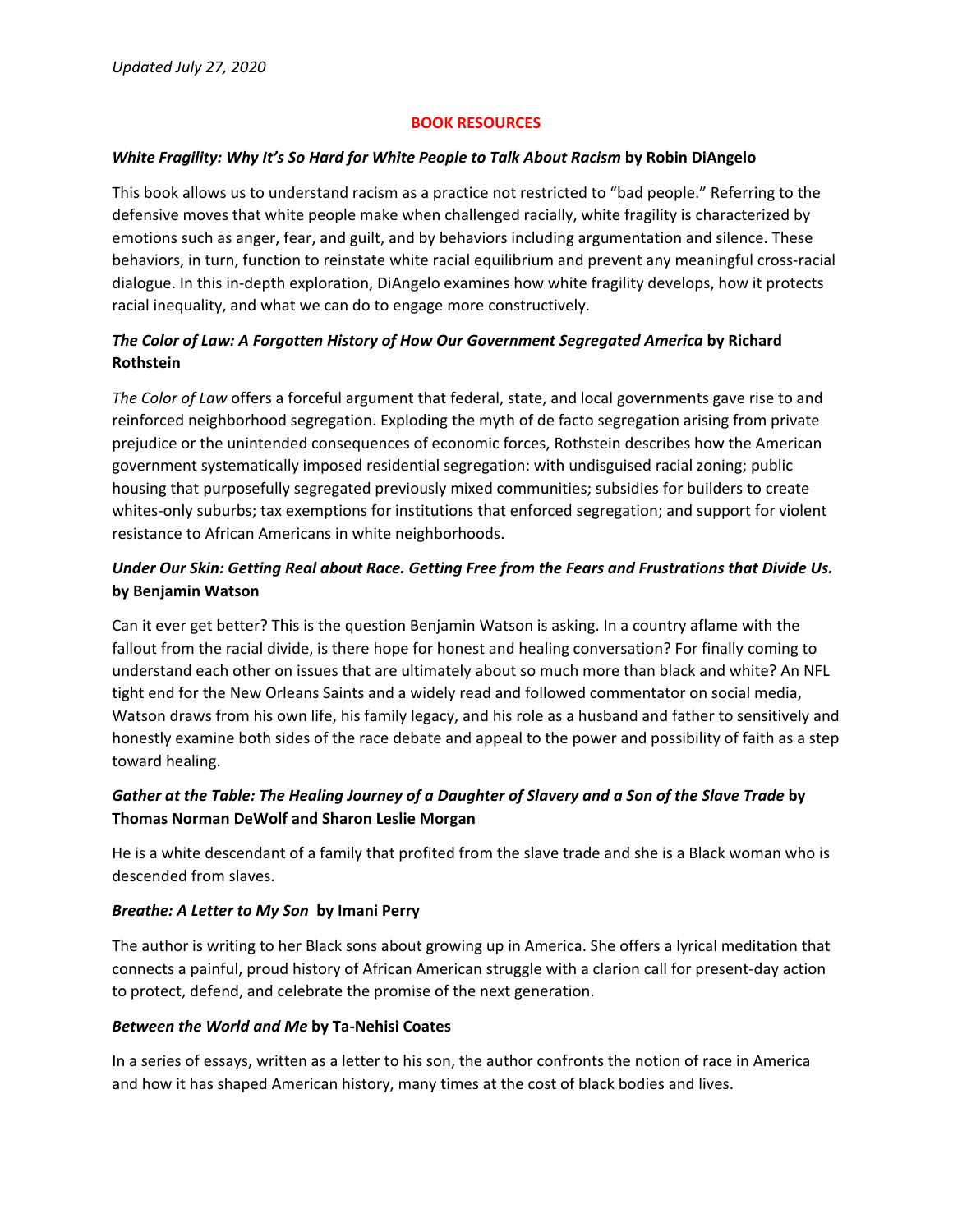# *How to be Less Stupid About Race: On Racism, White Supremacy, and the Racial Divide* **by Crystal Fleming**

A primer on how race gets covered in the media and plays out in politics, culture, and in the classroom in the midst of widespread denial and misunderstandings about race, even as white supremacy and racial injustice are more visible than ever before.

## *Stamped from the Beginning, The Definitive History of Racist Ideas in America* **by Ibram X. Kendi**

In this deeply researched and fast‐moving narrative, Kendi chronicles the entire story of anti‐black racist ideas and their staggering power over the course of American history. He uses the life stories of five major American intellectuals to drive this history: Puritan minister Cotton Mather, Thomas Jefferson, abolitionist William Lloyd Garrison, W.E.B. Du Bois, and legendary activist Angela Davis. In shedding light on this history, Stamped from the Beginning offers us the tools we need to expose racist thinking. In the process, he gives us reason to hope.

### *How to Be an Antiracist* **by Ibram X. Kendi**

The author explains that racism is ultimately structural. Individual racism directs attention away from harmful, inequitable policies and turns that attention on the people harmed by those policies. He employs history, science, and ethics to describe different forms of racism; at the same time, he follows the events and experiences of his own life, adapting a memoir approach that personalizes his arguments. His main thesis: simply not being racist isn't enough. We must actively choose to be "antiracist," working to undo racism and its component polices in order to build an equitable society.

# *Biased: Uncovering the Hidden Prejudice That Shapes What We See, Think, and Do* **by Dr. Jennifer Eberhardt**

Combining storytelling with a deep dive into the science of implicit bias, the author explains how bias and prejudice form—and she describes their pernicious effects on all of us. She also shines a spotlight on what we can do to fight bias at a personal and institutional level.

### *Our Time Is Now: Power, Purpose, and the Fight for a Fair America* **by Stacey Abrams**

The author outlines a dynamic blueprint for how each of us can reshape the future of our democracy. She inspires and empowers us to create systems that reflect a world in which all voices are heard and all people believe and feel that they matter.

### *The New Jim Crow: Mass Incarceration in the Age of Colorblindness* **by Michelle Alexander**

This book is now ten years old, but it inspired a generation of criminal rights activists in response to the author's argument that "we have not ended racial caste in America; we have merely redesigned it."

### *The Fire Next Time* **by James Baldwin**

*[from a review on Amazon.com]* It's shocking how little has changed between the races in this country since 1963, when James Baldwin published this coolly impassioned plea to "end the racial nightmare." Baldwin's seething insights and directives, so disturbing to the white liberals and black moderates of his day, have become the starting point for discussions of American race relations: that debasement and oppression of one people by another is "a recipe for murder"; that "color is not a human or a personal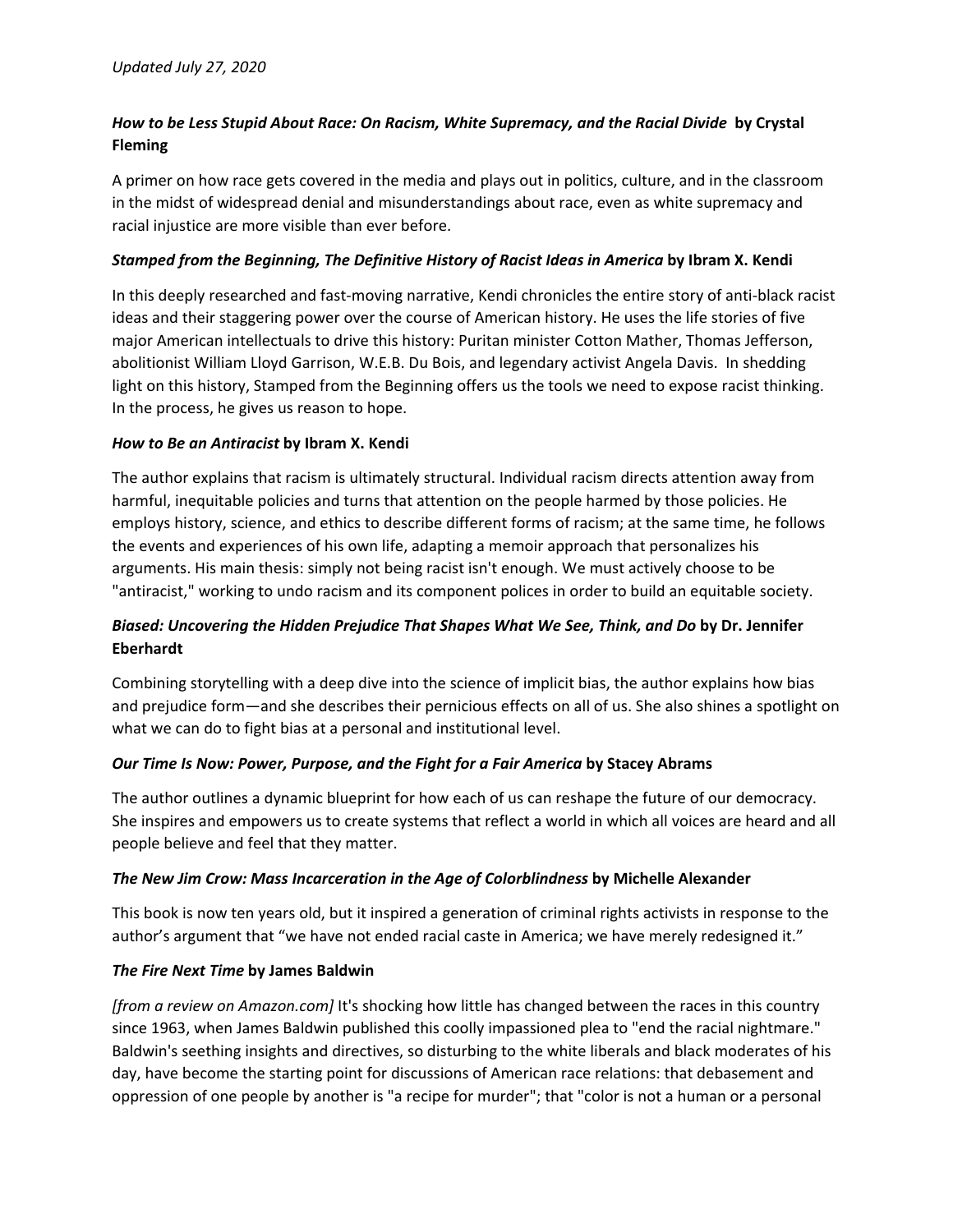reality; it is a political reality"; that whites can only truly liberate themselves when they liberate blacks, indeed when they "become black" symbolically and spiritually; that blacks and whites "deeply need each other here" in order for America to realize its identity as a nation. Yet despite its edgy tone and the strong undercurrent of violence, The Fire Next Time is ultimately a hopeful and healing essay.

### *The Accommodation: The Politics of Race in an American City* by Jim Schutze, 1986

Jim Schutze, a now‐retired Dallas journalist, wrote this book in 1986 about Dallas. He argues that the civil rights movement largely passed over Dallas, resulting in a kind of tacit political arrangement (the accommodation) that has ensured black leaders remain reliant on Dallas' white leadership. It is a fascinating portrait of race relations in Dallas. The book is now out of print. If you are interested in accessing it, contact Lynn Parsons at lynnpar70@gmail.com.

## *I'm Still Here: Black Dignity in a World Made for Whiteness* **by Austin Channing Brown**

This incisive memoir takes a penetrating look at race and the Christian faith while providing tools on how to cope with microaggressions and blatant racism. Brown perfectly and succinctly describes the corrosive weight of white supremacy embedded within American institutions, which African Americans and other people of color endure on a daily basis in schools, professional spaces, and places of worship. (See also the podcast under "On‐Line Resources")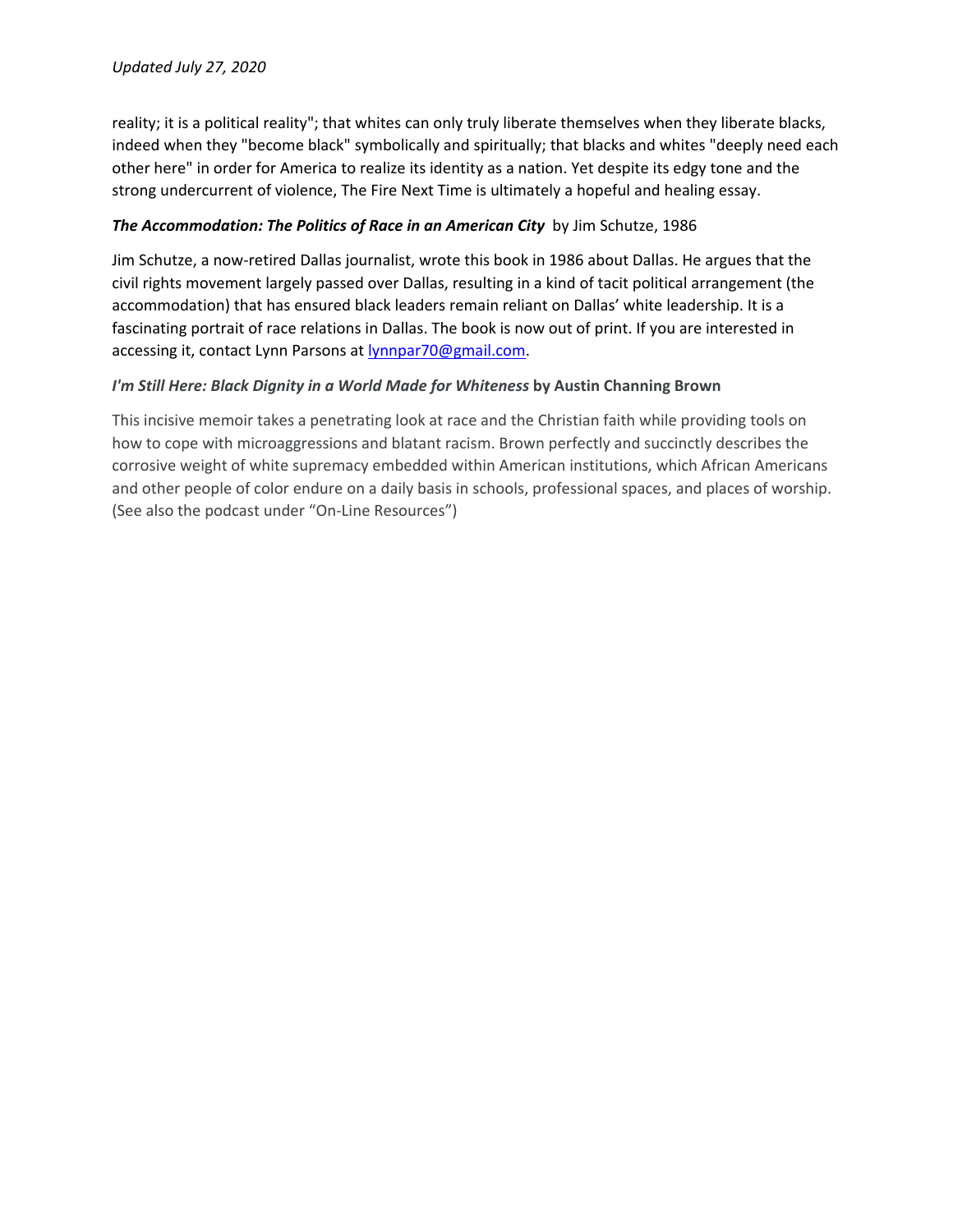#### **ARTICLES**

**"Reflections From a Token Black Friend: On structural racism, implicit bias, and what white people do (and don't) say"** by Ramesh A Nagarajah**,** published in *A Medium,* June 4, 2020 Link

A young Black man who has attended predominantly white schools and colleges reflects on what it is like to be the only black person in a group.

**"Poison Ivy: A blog post about rooting out the poison ivy and racism in my life"** by Rebecca Garrett Pace Director of Worship (White Rock UMC) and a child of God struggling with what to do, published by White Rock UMC Link

A local white pastor uses poison ivy as a metaphor for thinking about how to deal with racism in our society.

**"Welcoming diversity isn't enough. We must invite it."** by Dr. Robert Hunt, Director of Global Theological Education and SMU's Perkins School of Theology, published in the *Dallas Morning News* Link

Dr. Hunt talks about the importance of churches not being merely "welcoming" but says that church members must specifically and individually invite new people to church if we are ever going to truly desegregate our worship experiences.

**"The faith community must reverse history's course"** By Tony Evans, senior pastor of Oak Cliff Bible Fellowship, published in the *Dallas Morning News* Link

Dr. Evans urges the church—the faith community—to take action in four spheres of God's kingdom to address racial, economic, health care

**"What is owed?** By Nikole Hannah‐Brown, published in the *New York Times* Link

The very word "reparations" has become divisive in conversations between black and white people. Ms. Brown makes a compelling case for the reparations—not only money but other forms of restitution‐‐ that should be made to make up for the historic and systemic theft of Black wealth, equity, and opportunity in order to restore some measure of equity that would allow the phrase "All men are created equal" to be realized.

**"Our democracy's founding ideals were false when they were written. Black Americans have fought to make them true."** By Nikole Hannah‐Brown, published in the *New York Times*, won the Pulitzer Prize Link

Ms. Brown presents a compelling historical narrative of the American Black experience from 1619 when the Jamestown colonists bought enslaved Africans from English pirates through the American Revolution, the Civil War, the World Wars, the Civil Rights movements, and up to present day.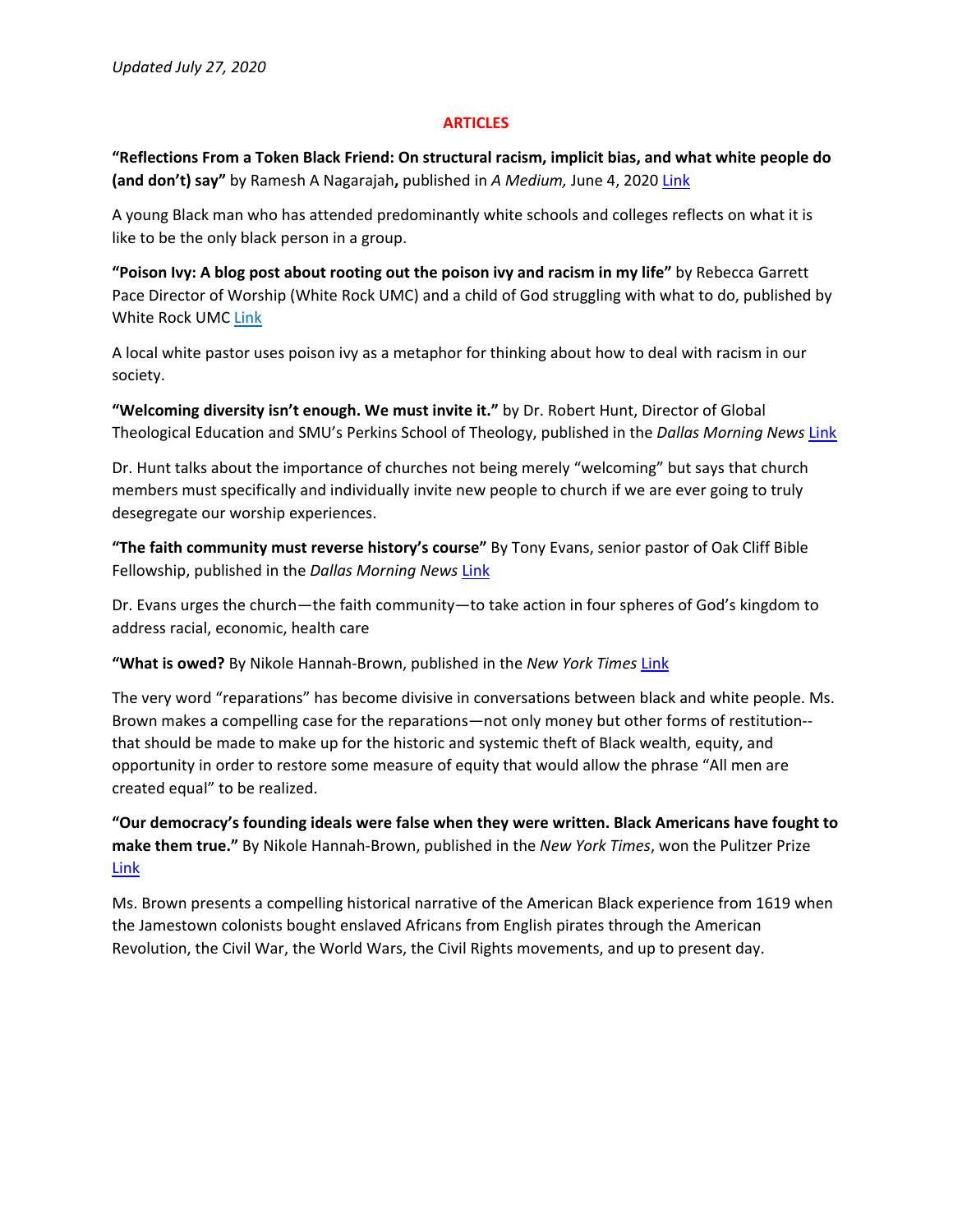## **ORGANIZATION WEBSITES**

### **United Methodist Church Global Commission on Religion and Race https://www.gcorr.org**

GCORR works to realize the possibility of a world where every member of the human family can live, love, and express themselves in freedom and in peace. Their mission is to challenge and equip leaders in the United Methodist Church and beyond in the work of dismantling racial discrimination in all its forms. The Core Values of GCORR are based on the biblical imperative of right relationships with God and one another–relationships of: Love, Grace, Equity, Justice, Respect, and Mutual Accountability.

Their work includes championing diversity, equity and inclusion; developing interculturally competent leaders, and catalyzing authentic community.

The website includes a wide variety of written resources and a video series called Vital Conversations on Realities of Race and Racism, which features contemporary theologians, sociologists, laity, clergy, and other thought‐leaders dealing with challenges of race, culture, and oppression in the Church and world today.

### **Be The Bridge www.bethebridge.com**

"In 2015, our founder Latasha Morrison, gathered a diverse group of friends to take a deep‐dive into issues of race. At the table were Black women, Asian women, white transracial adoptive mothers, single women, older women….Tasha's friends committed to meeting together regularly. They would open up the Scriptures, talk, listen, laugh, cry, and pray. Between meetings, they educated themselves about our country's racial history. Sure enough, over time, each person's life was changed. And they all agreed that if every person in our country had the opportunity to take part in a group like theirs, real healing along racial lines could take place.

Local Be the Bridge groups continue to be the heart and soul of our organization. All over the country, there are hundreds of groups meeting in living rooms, churches, college campuses and coffee shops to engage in important conversations around race. If you would like to be a part of a group, connect with others in our Facebook group."

### **Dallas Truth, Racial Healing and Transformation www.dallastrht.org**

Our mission is "to create a radically inclusive city by addressing race and racism through narrative change, relationship building and equitable policies and practices. Dallas TRHT will be broadly inclusive, nonpartisan and collaborative in nature, and will constantly add to the collection of people and organizations interested in contributing to improving Dallas for all of its residents, no matter what their race or background."

### **Faith Forward Dallas https://thanksgiving.org/faithforwarddallas/**

"Faith Forward Dallas at Thanks‐Giving Square is a diverse coalition of Dallas' faith leaders, dedicated to service, hope and a shared vision of peace and justice for our North Texas community. Faith Forward Dallas leads our virtue initiative and serves as a moral compass for the community.

Our mission is to foster and sustain the multi‐faith fabric of our community by celebrating diversity and building strong relationships. We offer support, solidarity and a voice for those without a voice through civic engagement and educational partnerships."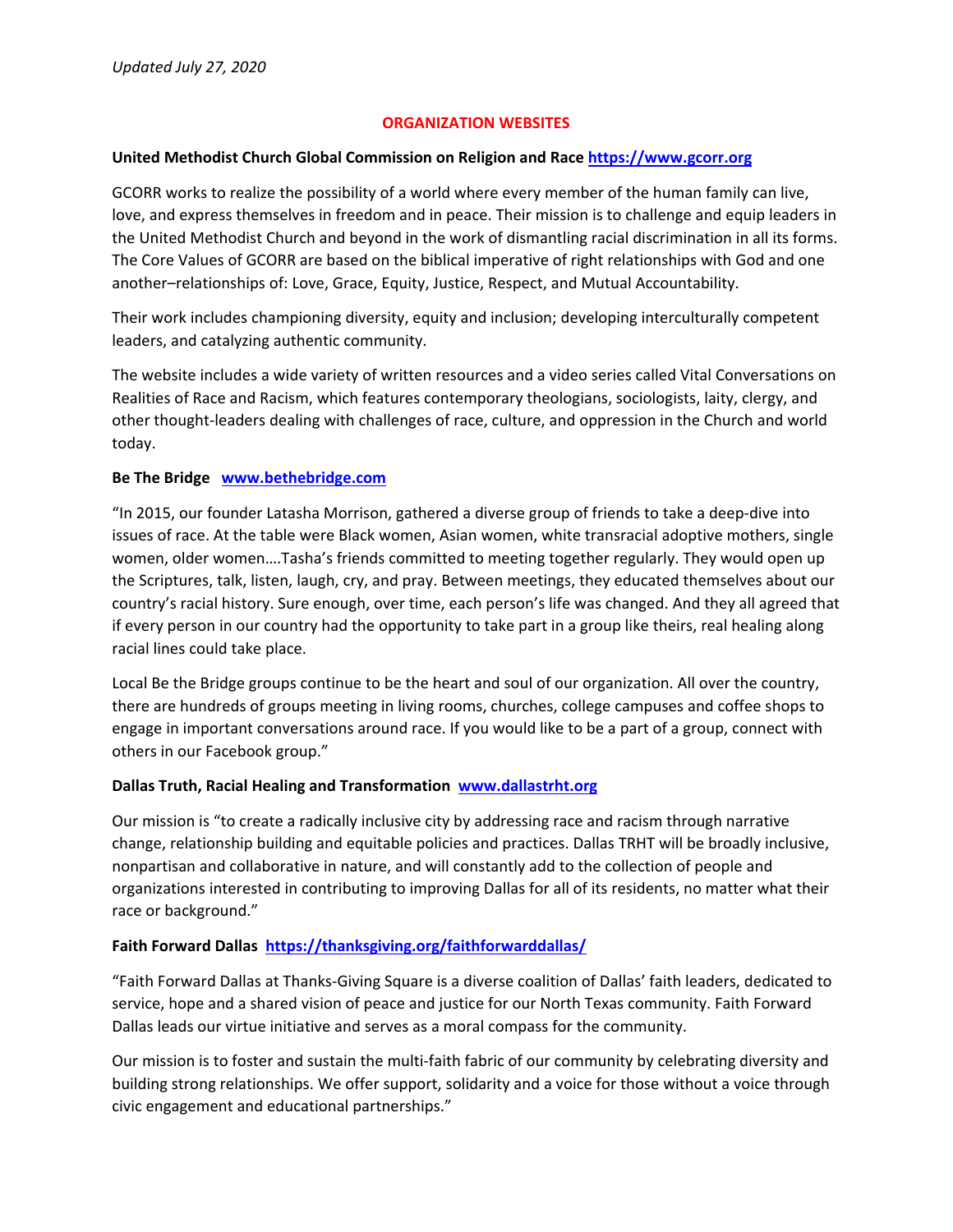## **Faith in Texas https://faithintx.org/**

"Faith in Texas is a nonpartisan, multi‐racial, multi‐faith grassroots movement of people united in values working together to achieve economic, racial, and social justice for all people."

### **Showing Up for Racial Justice https://www.showingupforracialjustice.org/**

SURJ is a national network that moves white people to act as part of a multi-racial majority for justice with passion and accountability. Connect with others, find groups, and learn how to get involved.

### **Freedom Road www.freedomroad.us**

"We consult, coach, train and design experiences that help groups in multiple sectors do justice in just ways. In our world today, competing narratives vie for our loyalty, dividing society and the church, therefore making justice impossible. Our mission is help communities shrink the narrative gap, by identifying core issues and building community capacity so they might work toward common solutions for a just world."

### **Black Lives Matter www.blacklivesmatter.com**

"Black Lives Matter Foundation, Inc is a global organization in the US, UK, and Canada, whose mission is to eradicate white supremacy and build local power to intervene in violence inflicted on Black communities by the state and vigilantes. By combating and countering acts of violence, creating space for Black imagination and innovation, and centering Black joy, we are winning immediate improvements in our lives."

### **Color of Change www.colorofchange.org**

"Color Of Change is the nation's largest online racial justice organization. We help people respond effectively to injustice in the world around us. As a national online force driven by 1.7 million members, we move decision-makers in corporations and government to create a more human and less hostile world for Black people in America."

### **Poor Peoples's Campaign www.poorpeoplescampaign.org**

"We have seen the brutal murders of George Floyd, Breonna Taylor, Tony McDade, Ahmaud Arbery, Rayshard Brooks and untold others at the hands of state violence. We have witnessed the death of more than 115,000 people from the novel coronavirus in the United States, more than one‐quarter of all cases globally. But in addition to these losses which have made headlines, an unseen 700 people continue to die from poverty and inequality each day. Poverty kills 250,000 people every year in America and it is still not frontpage news. For every day we choose not to address systemic racism, systemic poverty, ecological devastation, militarism and the war economy, and the distorted narrative of religious nationalism that justifies these evils, there is a death measurement."

### **Equal Justice Initiative www.eji.org**

"The Equal Justice Initiative is committed to ending mass incarceration and excessive punishment in the United States, to challenging racial and economic injustice, and to protecting basic human rights for the most vulnerable people in American society. EJI provides legal representation to people who have been illegally convicted, unfairly sentenced, or abused in state jails and prisons, works with communities that